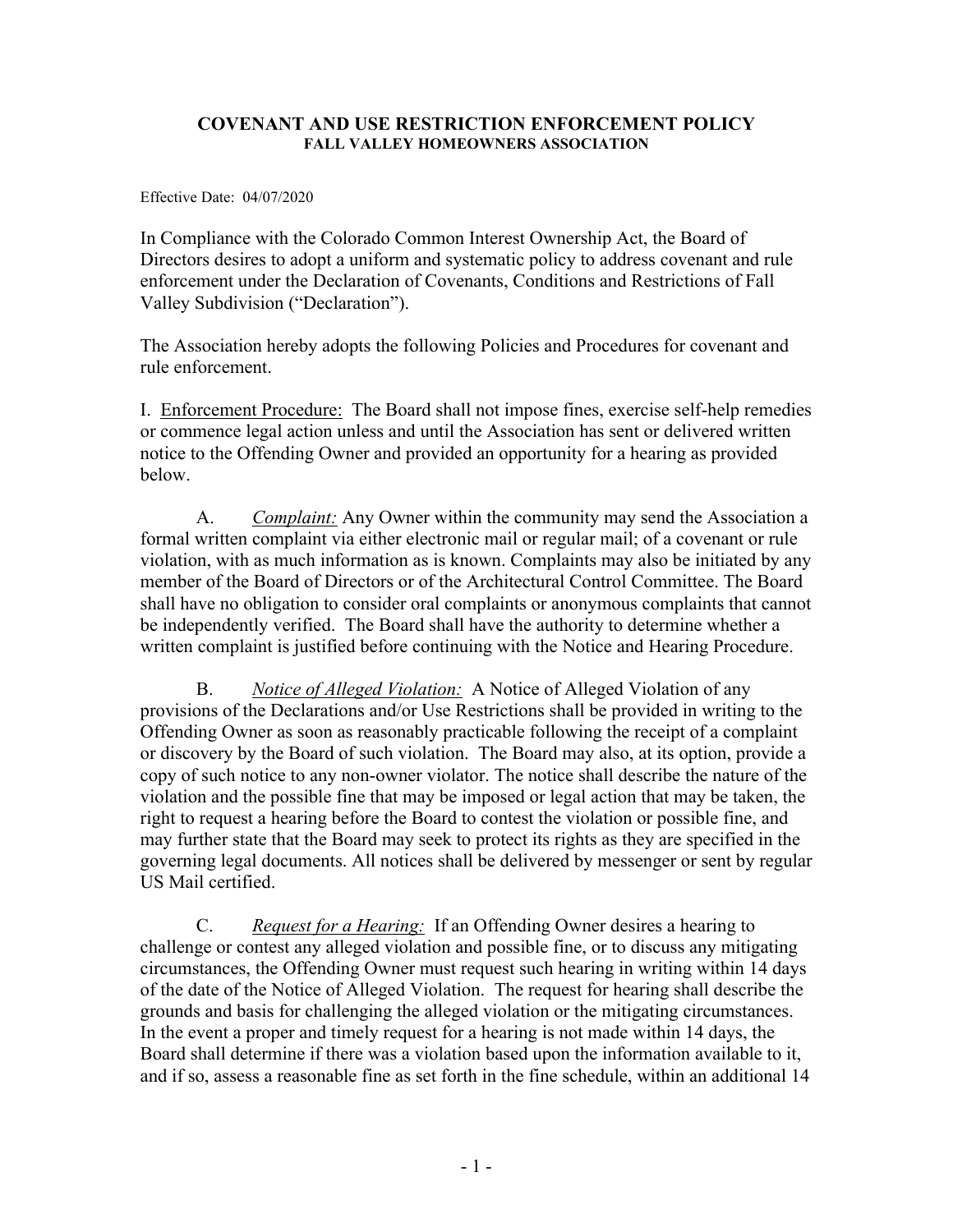days. The Board of Directors shall give written notice of said fine to the Offending Owner.

D. *Board of Directors to Conduct Hearing:* The Board shall hear and decide cases set for hearing pursuant to the procedures set forth herein. The Board may appoint an officer or other Association member to act as the Presiding Officer at any of the hearings. The Board shall determine whether a violation exists and impose fines.

E. *Conflicts:* Any Board member who is incapable of objective and disinterested consideration of any hearing before the Association shall disclose such to the President of the Association prior to the hearing on the case, if possible, or if advance notice is not possible, then such disclosure shall be made at the hearing and the Board member shall be disqualified from all proceedings with regard to the hearing. If disqualification of any Board member (s) results in an even number of remaining Board members eligible to hear a case, the Presiding Officer may appoint an Association member, in good standing, to serve as a voting member of the hearing board.

F. *Hearing:* The Board shall inform the Offending Owner of the scheduled time, place and date of the requested hearing by regular US Mail certified. The Presiding Officer may grant continuances for good cause. At the beginning of each hearing, the Presiding Officer shall establish a quorum, explain the rules, procedures and guidelines by which the hearing shall be conducted and shall introduce the case before the Board. The Complaining parties and the Offending Owner shall have the right but not the obligation to be in attendance at the hearing. Each party may present evidence, testimony and witnesses. The decision of the Board at each hearing shall be based on the evidence as may be presented at the hearing. Unless otherwise determined by the Board of Directors in accordance with the terms of the Colorado Common Interest Ownership Act, all hearings shall be open to attendance by all members of the Association. If a complaining party is unable to attend the hearing, he or she may instead submit a letter to the Board explaining the basis of the complaint.

G. *Decision:* After all testimony and other evidence have been presented to the Board at a hearing, the Board shall render its written findings and decision, and impose a reasonable fine, if applicable, within 14 days after the hearing. A decision, either a finding for or against the Offending Owner, shall be a majority vote of the Board members present.

## II. Fine Schedule:

A. A \$50.00 fine will be levied for violation of the provisions of the Declarations and/or Use Restrictions of the Association. In addition to the fine, a \$25 per day fine may be levied in situations where the violation continues and does not come into compliance. The Board may waive all, or any portion of the fines if, in its reasonable discretion, such waiver is appropriate under the circumstances. Additionally, The Board